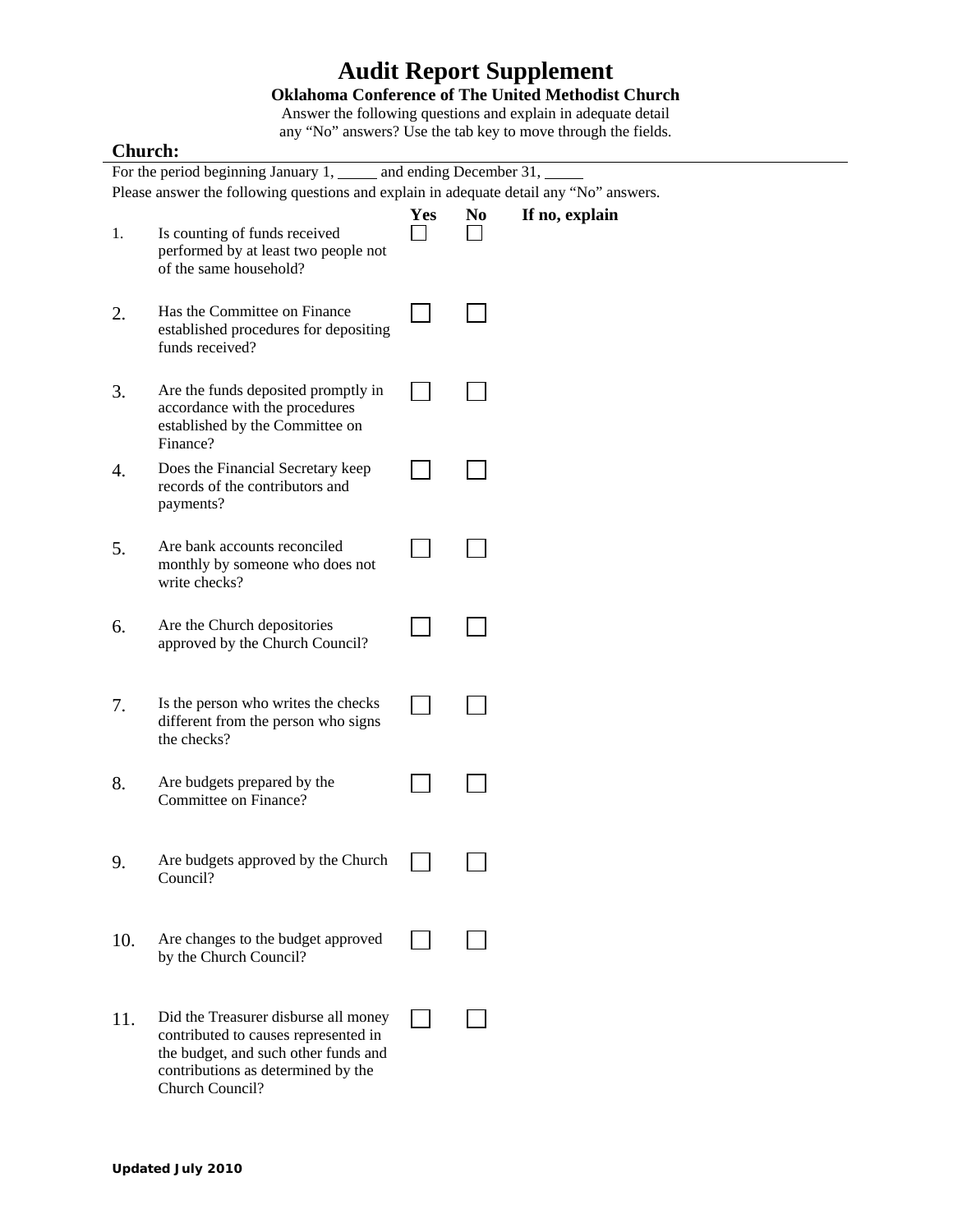| 12. | Did the Treasurer remit, each month,<br>to the conference treasurer all World<br>Service and conference benevolence<br>funds on hand?                              |  |
|-----|--------------------------------------------------------------------------------------------------------------------------------------------------------------------|--|
| 13. | Were contributions to benevolence<br>used for the cause to which they<br>were given?                                                                               |  |
| 14. | Were contributions designated for<br>specific causes and objects promptly<br>forwarded according to the intent of<br>the donor?                                    |  |
| 15. | Were contributions designated for<br>specific causes and objects used for<br>the purpose to which they were<br>given?                                              |  |
| 16. | Did the Treasurer make regular and<br>detailed reports on funds received<br>and expended to the Committee on<br>Finance and the Church Council?                    |  |
| 17. | Did the Committee on Finance<br>prepare an annual report to the<br>Church Council of all designated<br>funds that are separate from the<br>current expense budget? |  |
| 18. | Is the Treasurer adequately bonded?                                                                                                                                |  |
| 19  | Are payroll taxes paid on a monthly<br>basis?                                                                                                                      |  |
| 20. | Have you received any<br>communication from the IRS<br>regarding unpaid taxes?                                                                                     |  |
| 21. | If yes, explain<br>Is the information provided on the<br>Financial Summary accurate and<br>complete?                                                               |  |
| 22. | Has the Financial Summary been<br>approved by the Finance Committee<br>and the Administrative Council?                                                             |  |
| 23. | a. Do you have written internal<br>accounting control policies and<br>procedures?                                                                                  |  |